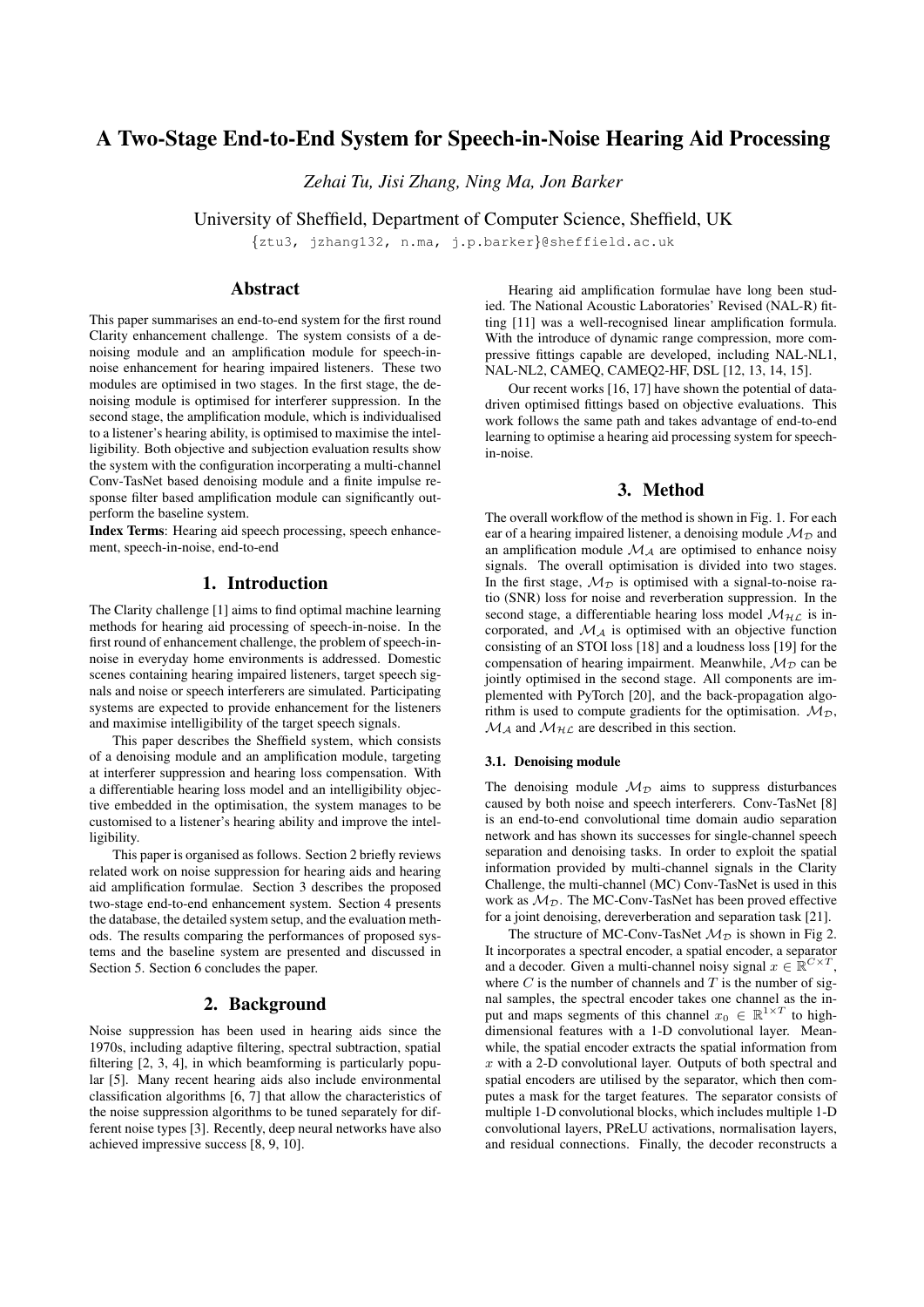

Figure 1: *Overall workflow of the two-stage optimisation for the denoising and the amplification modules.*



Figure 2: *Structure of MC-Conv-TasNet*

single channel output  $\hat{y} \in \mathbb{R}^{1 \times T}$  with the estimated features provided by the separator.

Different from [8, 21], SNR rather than scale-invariant SNR (SI-SNR) is used as the objective, so that the signal level stays consistent as it is critical for the down-streaming amplification. The SNR loss is expressed as:

$$
\mathcal{L}_{\mathcal{D}}(y, \hat{y}) = -10 \log_{10} \frac{\|y\|^2}{\|y - \hat{y}\|^2 + \tau \|y\|^2}
$$
  
=  $10 \log_{10} (\|y - \hat{y}\|^2 + \tau \|y\|^2)$   
 $- 10 \log_{10} \|y\|^2,$  (1)

where  $\hat{y}$  and  $y$  are the estimated and reference signals, respectively, and  $\tau = 10^{-\text{SNR}_{\text{max}}/10}$  is a soft threshold preventing examples that are well denoised dominating the gradients within a training batch [22].  $SNR_{max}$  is set to 30 dB according to [22].

#### 3.2. Amplification module

The amplification module  $\mathcal{M}_{\mathcal{A}}$  aims to implement individualised enhancement to the denoised signals to maximise the intelligibility for the hearing impaired listeners. In this work, both a Conv-TasNet and a finite-impulse response (FIR) filter are experimented to be used as the amplification module. The structure of the amplification Conv-TasNet is roughly consistent with the denoising MC-Conv-TasNet. The amplification FIR is the same as the processor in [16]. The amplification module takes the denoised signal  $\hat{y} \in \mathbb{R}^{1 \times T}$  as the input and produces the amplified signal  $\tilde{z} \in \mathbb{R}^{1 \times T}$ .

STOI [23] is used in the objective function as the target is to achieve maximal intelligibility. A loudness constraint term is also included, otherwise the signal could be over-amplified as STOI is based on cross correlation regardless of signal level. The objective function is expressed as:

$$
\mathcal{L}_{\mathcal{A}}(y,\hat{z}) = -\text{STOI}(y,\mathcal{M}_{\mathcal{HL}}(\hat{z})) \n+ \alpha \|\Gamma(y) - \Gamma(\mathcal{M}_{\mathcal{HL}}(\hat{z}))\|^2,
$$
\n(2)

where  $\alpha$  is a weighting coefficient,  $\Gamma$  is the loudness computing formula according to ITU-R BS.1770-4 [24], and  $\mathcal{M}_{\mathcal{HL}}$ represents the hearing loss the model which will be introduced in the next section.

#### 3.3. Hearing loss model

The hearing loss model  $\mathcal{M}_{\mathcal{HL}}$  used in this work is a differentiable approximation to the MSBG model [25, 26, 27, 28] released in the challenge, and detailed explained in [17]. Different from the MSBG model, the differentiable hearing loss model takes advantage of FIR filters and Hilbert transformation for fast parallel computing. The model takes the audiogram of a listener as input, and simulates free field, middle- and inner-ear transformation, spectral smearing , and loudness recruitment.

## 4. Experimental setup

## 4.1. Databases

#### *4.1.1. Scene databases*

The Clarity challenge provides 10,000 simulated scenes, 6,000 of which are used as training set (*train*), 2,500 are treated as the development set (*dev*), and 1,500 are used for final evaluation set (*eval*). Utterances from 24 speakers are selected for *train*, 10 for *dev*, and 6 for *eval*. Each scene incorporates a six-channel noisy signal, which consists of the front, mid, and rear microphone inputs for both left and right ear, and a dualchannel clean anechoic signal. The sampling rate of the signals is 44.1 kHz. Half of the speech interferers are domestic noises, and the other half are speeches of a second speaker.

#### *4.1.2. Listener databases*

Bilateral pure-tone audiograms are used to characterise listeners' hearing abilities by recording the hearing thresholds at [250, 500, 1000, 2000, 3000, 4000, 6000, 8000] Hz. 100 audiograms are provided in *train* and *dev*, and another 50 audiograms for the *eval*.

#### 4.2. System setup

#### *4.2.1. Denoising module*

The network configuration of  $\mathcal{M}_{\mathcal{D}}$  is described in this section. 256 and 128 filters are used in the spectral and the spatial encoders, respectively. The length of the encoder filters is 20 samples. 256 and 512 channels are used in the bottleneck  $1 \times 1$ convolutional block and the convolutional blocks, respectively. The kernel size in the convolutional blocks is 3. 6 convolutional blocks with dilation factors of 1, 2, 4, ..., 32 are repeated 4 times within the separator.

All six channels of noisy signals are used as the input, and one channel of anechoic signals is used as the reference (dependent on left or right ear). The signals are downsampled to 22.05 kHz.  $M_{\mathcal{D}}$  is trained for 200 epochs on 2-second long segments. Adam optimiser [29] is used for training with the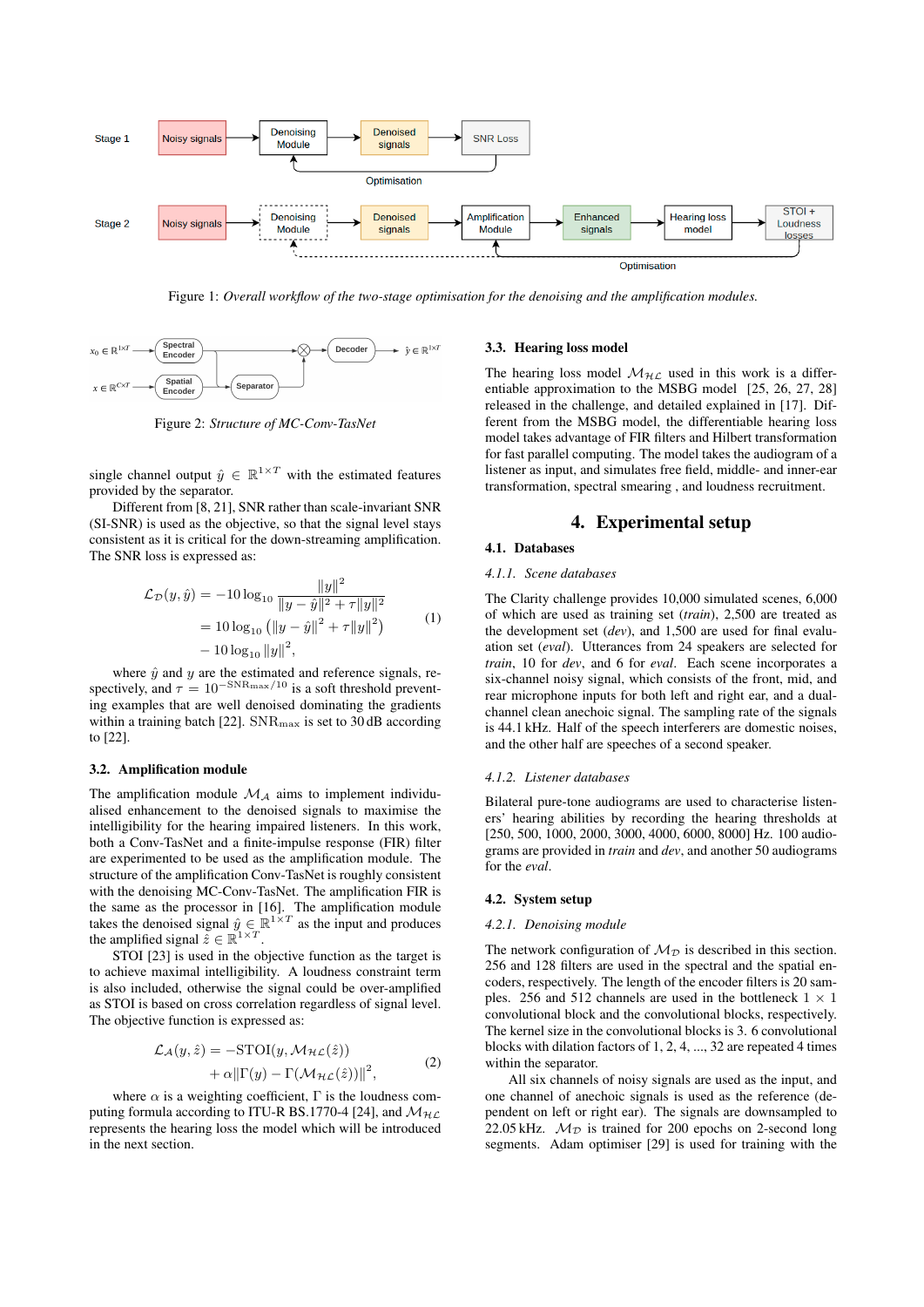initial learning rate of 1*e*-3. Gradient clipping with maximum L2-norm of 5 is applied. The convolution layers and layer normalisations in  $M_{\mathcal{D}}$  are implemented causally. A NVIDIA Tesla V100 SXM2 GPU is used for training  $\mathcal{M}_{\mathcal{D}}$ , and two modules are trained in total for the left and right ear.

#### *4.2.2. Amplification module*

Both Conv-TasNet and FIR filter are optimised as the amplification module, noted as  $\mathcal{M}_{\mathcal{A}}^{\mathcal{C}}$  and  $\mathcal{M}_{\mathcal{A}}^{\mathcal{F}}$ , respectively. As hearing losses cause sophisticated non-linear degradation,  $\mathcal{M}_{\mathcal{A}}^{\mathcal{C}}$  is expected to provide such an amplification that can be better fit to this degradation. In contrast,  $\mathcal{M}_{\mathcal{A}}^{\mathcal{F}}$  is optimised to provide a simple and linear amplification which processes signals with constraints, i.e., avoid distortion or artifacts. The configuration of  $\mathcal{M}_{\mathcal{A}}^{\mathcal{C}}$  is consistent with  $\mathcal{M}_{\mathcal{A}}$ , except for the number of separator convolutional blocks being two. The implementation of  $\mathcal{M}_{\mathcal{A}}^{\mathcal{F}}$  is detailed described in [17], and the length of the FIR filter is 882. The latency of  $\mathcal{M}_{\mathcal{A}}^{\mathcal{C}}$  is less than 1 ms as the encoder filter length is 20. The latency of  $\mathcal{M}_{\mathcal{A}}^{\mathcal{F}}$  used for evaluation is more than 5 ms, while we further reduced the tap size of the FIR filter to 220 and the difference is minimal.

The single-channel output of  $\mathcal{M}_{\mathcal{D}}$  is used as the input, and  $\mathcal{M}_{\mathcal{A}}$  produces a single-channel amplified signal for hearing loss compensation to each ear. The amplified signals are hard clipped from -1 to 1 after amplification, and then upsampled to 44.1 kHz for the processing of  $\mathcal{M}_{\mathcal{HL}}$ .  $\mathcal{M}_{\mathcal{A}}^{\mathcal{C}}$  is trained for 50 epochs with the initial learning rate of 1e-3 and  $\mathcal{M}_{\mathcal{A}}^{\mathcal{F}}$  is trained for 20 epochs with the learning arate of 5*e*-2.

#### 4.3. Evaluation

#### *4.3.1. Preliminary evaluation*

The preliminary evaluation was conducted on the first listener in the *dev* set, i.e. L0001, and the scenes are selected according to the development scenes-listeners list. Following the objective evaluation methods conducted by the challenge, enhanced signals are processed by the MSBG hearing loss model and compared with the corresponding anechoic siganls. The differences are measured by both MBSTOI [30] and DBSTOI [31] scores. MBSTOI is a modified version of DBSTOI to eliminate the predicting offset in low SNRs, but it is based on the assumption of linear and relatively simple scenarios. It is observed that MB-STOI could be invalid in our case, therefore DBSTOI is also used for the objective evaluation. The amplification formula in the OpenMHA [32] is also used as the amplification module for comparison. The baseline MBSTOI scores provided by Clarity are also included.

## *4.3.2. Final evaluation*

The final evaluation consists of an objective evaluation and a subjective evaluation, both conducted by the Clarity committee. In the objective evaluation, each scene within *eval* is evaluated with four audiograms by MBSTOI. In the subjective evaluation, each scene within *eval* is evaluated by a hearing impaired listener with recognition tests.

## 5. Results

### 5.1. Preliminary results

The preliminary results are shown in Table 1. The baseline uses OpenMHA system as  $\mathcal{M}_\mathcal{A}$  without noise suppression as shown in the first row. It is clear that baseline system can benefit from



Figure 3: *Subjective evaluation scores for each listener. PN: proposed system on scenes with noise interferers; PS: proposed system on scenes with speech interferers; BN: baseline system on scenes with noise interferers; BS: baseline system on scenes with speech interferers.*

Table 1: *Preliminary evaluation results.*  $M_{\mathcal{D}}$ : *the denoising module;* MA*: the amplification module; Joint Opt: whether to optimise the denosing module jointly when optimising the amplification module.*

| $\mathcal{M}_{\mathcal{D}}$ | $\mathcal{M}_A$ | Joint Opt | <b>MBSTOI</b> | <b>DBSTOI</b> |
|-----------------------------|-----------------|-----------|---------------|---------------|
| -                           | OpenMHA         |           | 0.414         |               |
| MC-Conv-TasNet              | OpenMHA         |           | 0.545         | 0.650         |
| MC-Conv-TasNet              | Conv-TasNet     | True      | 0.645         | 0.836         |
| MC-Conv-TasNet              | Conv-TasNet     | False     | 0.651         | 0.827         |
| MC-Conv-TasNet              | FIR             | False     | 0.646         | 0.766         |

the noise suppression provided by MC-Conv-TasNet. When  $\mathcal{M}_{\mathcal{A}}^{\mathcal{C}}$  is used as the amplification module, it can hardly gain benefits from joint optimisation. And  $\mathcal{M}_{\mathcal{A}}^{\mathcal{F}}$  will hardly learn nothing when jointly optimised with  $\mathcal{M}_{\mathcal{D}}$ , thus the results are not shown here. In conclusion, joint optimisation of  $M_{\mathcal{D}}$  does not bring significant improvement to the overall system.

It can be observed that  $\mathcal{M}_{\mathcal{A}}^{\mathcal{C}}$  as the amplification module can achieve better objective performance, while it brings more artifacts and corruption to the signal, therefore it is submitted for only the objective evaluation. On the contrary, FIR as the amplification module achieves slightly lower objective scores, but the enhanced signals are more intelligible according to our initial listening evaluation. Therefore, the FIR enhanced signals are submitted to the final subjective evaluation.

### 5.2. Objective results

Table 2: *Final objective results.*  $M_{\mathcal{D}}$ : *MC-Conv-TasNet based denoising module;* M<sup>C</sup> <sup>A</sup>*: Conv-TasNet based amplification module;* M<sup>F</sup> <sup>A</sup>*: FIR based amplification module.*

| Method                                                                | Speech interferer |      | Noise interferer |      | Overall |      |
|-----------------------------------------------------------------------|-------------------|------|------------------|------|---------|------|
|                                                                       | Median            | Mean | Median           | Mean | Median  | Mean |
| <b>Baseline</b>                                                       | 0.33              | 0.34 | 0.28             | 0.29 | 0.31    | 0.31 |
| $\mathcal{M}_{\mathcal{D}} + \mathcal{M}_{\mathcal{A}}^{\mathcal{C}}$ | 0.70              | 0.70 | 0.67             | 0.67 | 0.69    | 0.69 |
| $\mathcal{M}_{\mathcal{D}} + \mathcal{M}_{\mathcal{A}}^{\mathcal{F}}$ | 0.74              | 0.73 | 0.69             | 0.69 | 0.72    | 0.71 |

The results of MBSTOI objective evaluation are shown in Table 2. The proposed systems achieve significant improvement over the baseline. Both  $\mathcal{M}_{\mathcal{A}}^{\mathcal{C}}$  and  $\mathcal{M}_{\mathcal{A}}^{\mathcal{F}}$  perform better on scenes with speech interferers than with noise interferers. It is worth noting that  $\mathcal{M}_{\mathcal{A}}^{\mathcal{F}}$  performs better than  $\mathcal{M}_{\mathcal{A}}^{\mathcal{C}}$ , as FIR filter has such a simple structure that could have better generalisation ability, compared to deep neural network based  $\mathcal{M}_{\mathcal{A}}^{\mathcal{C}}$ .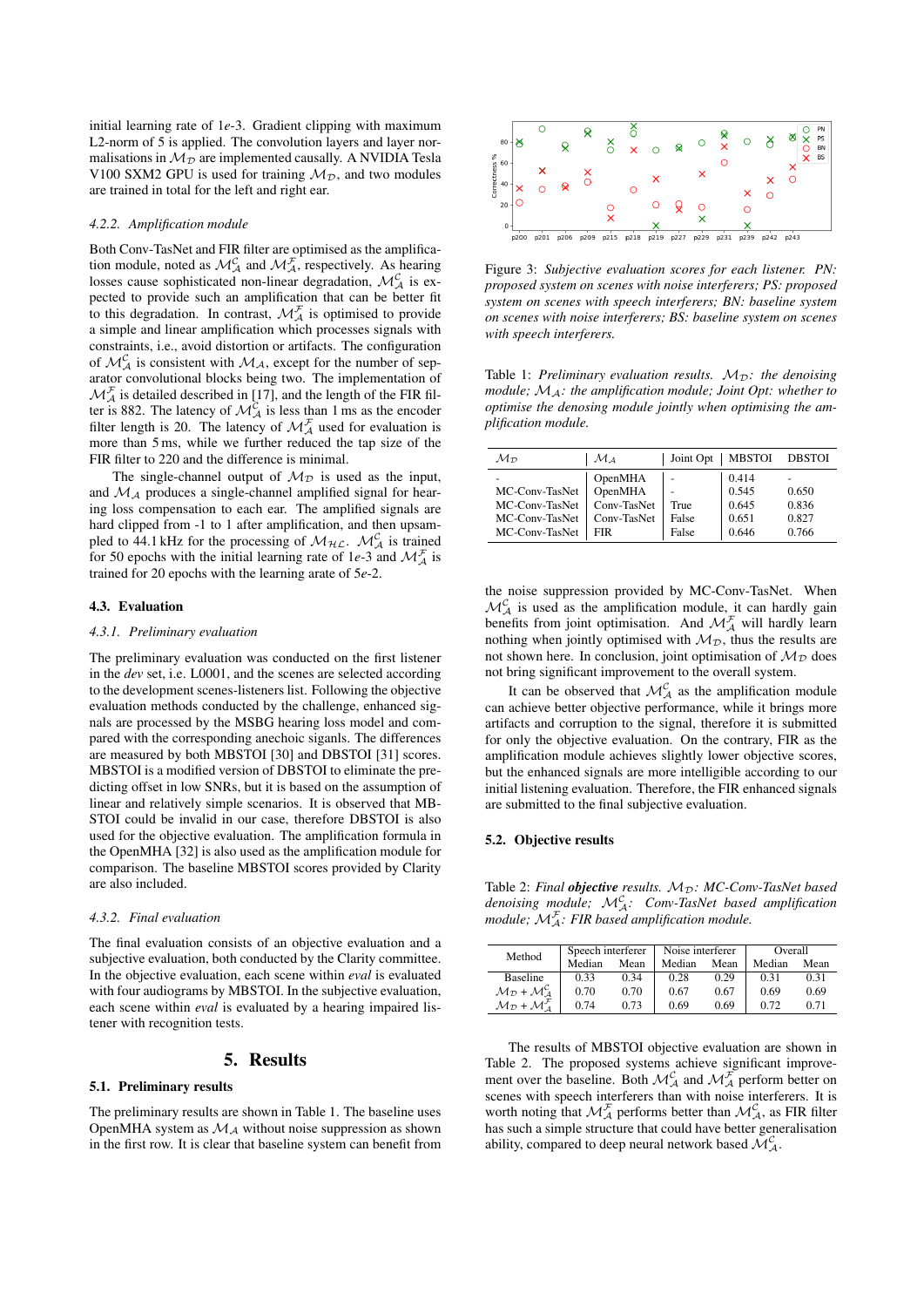### 5.3. Subjective results

|        | denoising module; $\mathcal{M}_{A}^{\mathcal{F}}$ : FIR based amplification module. |  |         |  |
|--------|-------------------------------------------------------------------------------------|--|---------|--|
| Method | Correctness (per cent)                                                              |  |         |  |
|        | Speech interferer Noise interferer                                                  |  | Overall |  |

Table 3: *Final subjective results.*  $M_{\mathcal{D}}$ *:*  $MC$ *-Conv-TasNet based* 

| Method                                                                | Correctness (per cent) |                  |         |  |
|-----------------------------------------------------------------------|------------------------|------------------|---------|--|
|                                                                       | Speech interferer      | Noise interferer | Overall |  |
| <b>Baseline</b>                                                       | 43.98                  | 30.30            | 37.13   |  |
| $\mathcal{M}_{\mathcal{D}} + \mathcal{M}_{\mathcal{A}}^{\mathcal{F}}$ | 61.88                  | 81.03            | 71.45   |  |

The overall subjective evaluation results are shown in Table 3. The recognition results of each listener on scenes with speech and noise interferers are shown in Figure 3. Overall speaking, the proposed  $\mathcal{M}_{\mathcal{D}} + \mathcal{M}_{\mathcal{A}}^{\mathcal{C}}$  system significantly outperform the baseline system. It is worth noting that the proposed system achieves higher recognition correctness on scenes with noise interferers than speech interferers. This can be explained by observing the individual performances. The recognition correctnesses of three listeners (p219, p229, p239) on scenes with speech interferers are exceptionally low, which could be caused by the confusion on the listening test instruction, i.e., the listeners are asked to repeat what the second talker when the interferer is speech, and the system could completely eliminate the interferering speech thus there is only one talker left, which could be the cause of confusion.

## 6. Conclusions

A two-stage end-to-end system, consisting of a denoising module  $\mathcal{M}_{\mathcal{D}}$  and an amplification module  $\mathcal{M}_{\mathcal{A}}$ , is proposed in this work. Both objective and subjective evaluation results show that the combination of MC-Conv-TasNet based denoising module and FIR filter based amplification module can significantly outperform the baseline system.

### 7. References

- [1] S. Graetzer, M. Akeroyd, J. P. Barker, T. J. Cox, J. F. Culling, G. Naylor, E. Porter, and R. V. Munoz, "Clarity: Machine learning challenges to revolutionise hearing device processing," *Interspeech*, 2021.
- [2] P. Vary and R. Martin, *Digital speech transmission: Enhancement, coding and error concealment*. John Wiley & Sons, 2006.
- [3] R. Bentler and L.-K. Chiou, "Digital noise reduction: An overview," *Trends in Amplification*, vol. 10, no. 2, pp. 67–82, 2006.
- [4] H. Levitt, "Noise reduction in hearing aids: A review," *Journal of Rehabilitation Research and Development*, vol. 38, no. 1, pp. 111–122, 2001.
- [5] S. Doclo, S. Gannot, M. Moonen, A. Spriet, S. Haykin, and K. R. Liu, "Acoustic beamforming for hearing aid applications," *Handbook on array processing and sensor networks*, pp. 269–302, 2010.
- [6] L. Lamarche, C. Giguère, W. Gueaieb, T. Aboulnasr, and H. Othman, "Adaptive environment classification system for hearing aids," *The Journal of the Acoustical Society of America*, vol. 127, no. 5, pp. 3124–3135, 2010.
- [7] P. Nordqvist and A. Leijon, "An efficient robust sound classification algorithm for hearing aids," *The Journal of the Acoustical Society of America*, vol. 115, no. 6, pp. 3033–3041, 2004.
- [8] Y. Luo and N. Mesgarani, "Conv-tasnet: Surpassing ideal time– frequency magnitude masking for speech separation," *IEEE/ACM transactions on audio, speech, and language processing*, vol. 27, no. 8, pp. 1256–1266, 2019.
- [9] Y. Xia, S. Braun, C. K. Reddy, H. Dubey, R. Cutler, and I. Tashev, "Weighted speech distortion losses for neural-network-based realtime speech enhancement," in *ICASSP 2020-2020 IEEE International Conference on Acoustics, Speech and Signal Processing (ICASSP)*. IEEE, 2020, pp. 871–875.
- [10] N. L. Westhausen and B. T. Meyer, "Dual-signal transformation lstm network for real-time noise suppression," *arXiv preprint arXiv:2005.07551*, 2020.
- [11] D. Byrne and H. Dillon, "The national acoustic laboratories'(NAL) new procedure for selecting the gain and frequency response of a hearing aid," *Ear and Hearing*, vol. 7, no. 4, pp. 257–265, 1986.
- [12] G. Keidser, H. Dillon, M. Flax, T. Ching, and S. Brewer, "The nalnl2 prescription procedure," *Audiology Research*, vol. 1, no. 1, pp. 88–90, 2011.
- [13] B. Moore, B. Glasberg, and M. Stone, "Use of a loudness model for hearing aid fitting: III. a general method for deriving initial fittings for hearing aids with multi-channel compression," *British Journal of Audiology*, vol. 33, no. 4, pp. 241–258, 1999.
- [14] B. C. Moore, B. R. Glasberg, and M. A. Stone, "Development of a new method for deriving initial fittings for hearing aids with multi-channel compression: CAMEQ2-HF," *International Journal of Audiology*, vol. 49, no. 3, pp. 216–227, 2010.
- [15] S. Scollie, R. Seewald, L. Cornelisse, S. Moodie, M. Bagatto, D. Laurnagaray, S. Beaulac, and J. Pumford, "The desired sensation level multistage input/output algorithm," *Trends in Amplification*, vol. 9, no. 4, pp. 159–197, 2005.
- [16] Z. Tu, N. Ma, and J. Barker, "DHASP: Differentiable hearing aid speech processing," in *ICASSP 2021-2021 IEEE International Conference on Acoustics, Speech and Signal Processing (ICASSP)*. IEEE, 2021, pp. 296–300.
- [17] ——, "Optimising hearing aid fittings for speech in noise with a differentiable hearing loss model," *arXiv preprint arXiv:2106.04639*, 2021.
- [18] C. H. Taal, R. C. Hendriks, R. Heusdens, and J. Jensen, "A shorttime objective intelligibility measure for time-frequency weighted noisy speech," in *2010 IEEE international conference on acoustics, speech and signal processing*. IEEE, 2010, pp. 4214–4217.
- [19] C. J. Steinmetz and J. Reiss, "pyloudnorm: A simple yet flexible loudness meter in python," in *Audio Engineering Society Convention 150*. Audio Engineering Society, 2021.
- [20] A. Paszke, S. Gross, F. Massa, A. Lerer, J. Bradbury, G. Chanan, T. Killeen, Z. Lin, N. Gimelshein, L. Antiga *et al.*, "Pytorch: An imperative style, high-performance deep learning library," *Advances in Neural Information Processing Systems*, vol. 32, pp. 8026–8037, 2019.
- [21] J. Zhang, C. Zorilă, R. Doddipatla, and J. Barker, "On end-to-end multi-channel time domain speech separation in reverberant environments," in *ICASSP 2020-2020 IEEE International Conference on Acoustics, Speech and Signal Processing (ICASSP)*. IEEE, 2020, pp. 6389–6393.
- [22] S. Wisdom, E. Tzinis, H. Erdogan, R. Weiss, K. Wilson, and J. Hershey, "Unsupervised sound separation using mixture invariant training," in *Advances in Neural Information Processing Systems*, vol. 33, 2020, pp. 3846–3857.
- [23] C. H. Taal, R. C. Hendriks, R. Heusdens, and J. Jensen, "An algorithm for intelligibility prediction of time–frequency weighted noisy speech," *IEEE Transactions on Audio, Speech, and Language Processing*, vol. 19, no. 7, pp. 2125–2136, 2011.
- [24] B. Series, "Algorithms to measure audio programme loudness and true-peak audio level," 2011.
- [25] T. Baer and B. C. Moore, "Effects of spectral smearing on the intelligibility of sentences in noise," *The Journal of the Acoustical Society of America*, vol. 94, no. 3, pp. 1229–1241, 1993.
- [26] ——, "Effects of spectral smearing on the intelligibility of sentences in the presence of interfering speech," *The Journal of the Acoustical Society of America*, vol. 95, no. 4, pp. 2277–2280, 1994.